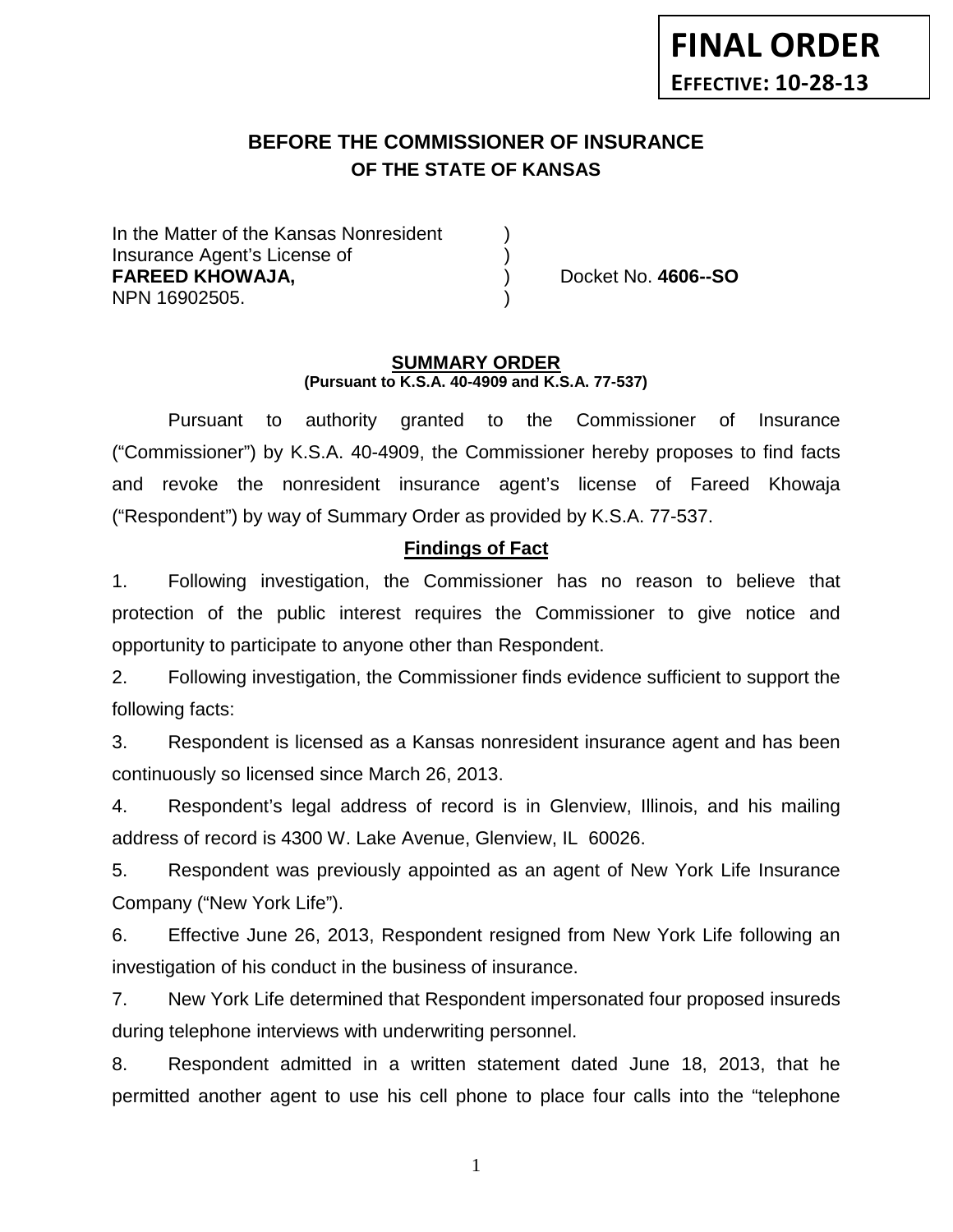inspection report system;" he denies that he personally made any such calls, but the other agent stated that he made the calls in support of applications Respondent solicited.

9. By letter of August 30, 2013, addressed to Respondent at his mailing addresses of record, counsel for KID invited Respondent to reply in writing within 15 business days if he disputed the foregoing facts.

10. To date, Respondent has not replied, and the letter has not been returned; thus the facts are deemed undisputed.

### **Applicable Law**

11. K.S.A. 40-4909(a) provides, in relevant part:

"The commissioner may deny, suspend, revoke or refuse renewal of any license issued under this act if the commissioner finds that the applicant or license holder has:

(2) Violated: (A) Any provision of chapter 40 of the Kansas Statutes Annotated, and amendments thereto, or any rule and regulation promulgated thereunder; . . .

(7) Admitted to or been found to have committed any insurance unfair trade practice or fraud in violation of K.S.A. 40-2404, and amendments thereto.

(8) Used any fraudulent, coercive, or dishonest practice, or demonstrated any incompetence, untrustworthiness or financial irresponsibility in the conduct of business in this state or elsewhere. . .." K.S.A. 2012 Supp. 40- 4909(a)."

12. "Making false or fraudulent statements or representations on or relative to an application for an insurance policy, for the purpose of obtaining a fee, commission, money or other benefit from any insurer, agent, broker or individual" is an unfair insurance trade practice. K.S.A. 2012 Supp. 40-2404(11).

13. In addition, the Commissioner may revoke any license issued under the Insurance Agents Licensing Act if the Commissioner finds that the interests of the insurer or the insurable interests of the public are not properly served under such license. K.S.A. 2012 Supp. 40-4909(b).

14. "Any action taken under this section which affects any license or imposes any administrative penalty shall be taken only after notice and an opportunity for hearing conducted in accordance with the provisions of the Kansas administrative procedures act." K.S.A. 2012 Supp. 40-4909(c).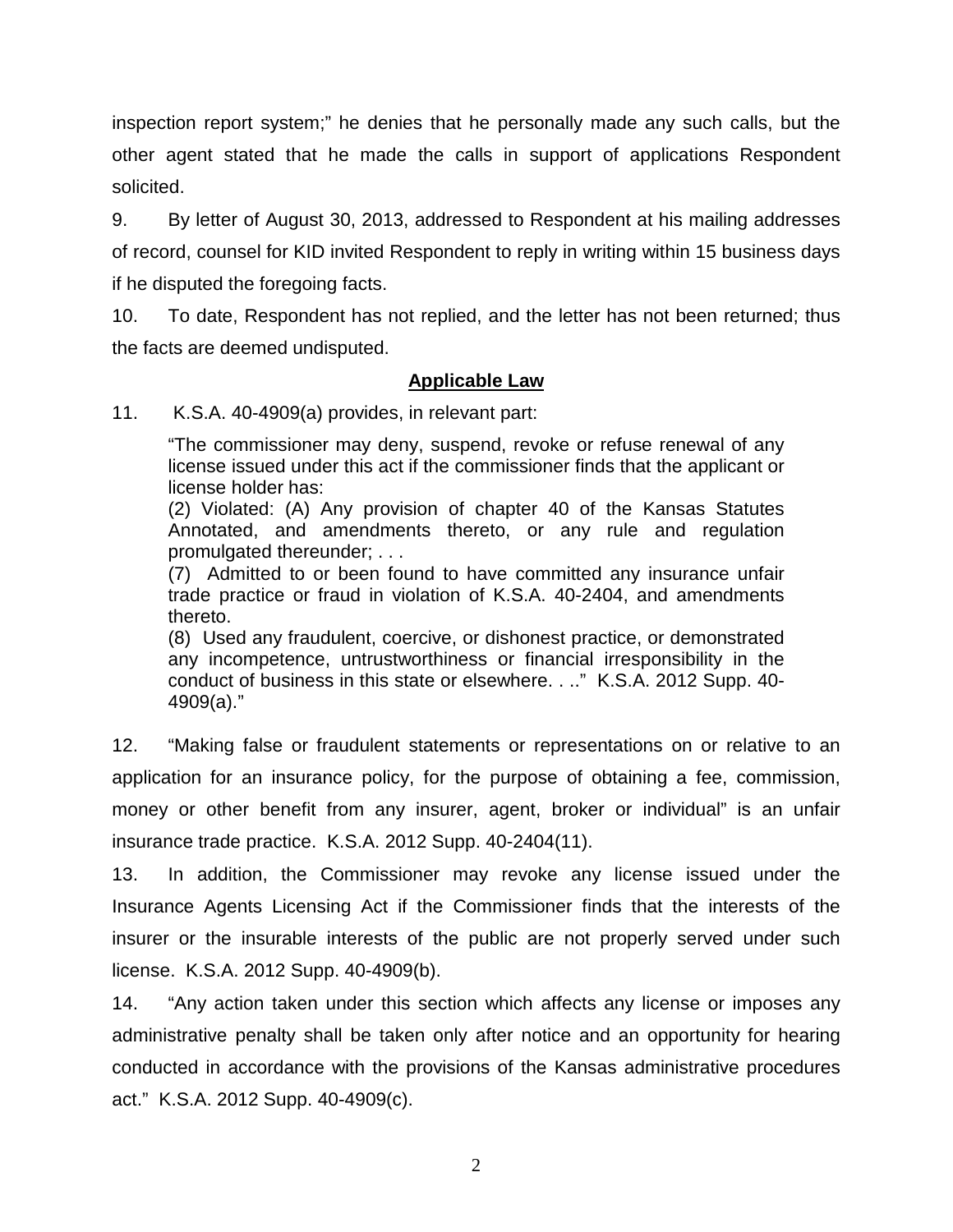15. "Whenever the commissioner imposes any administrative penalty or denies, suspends, revokes or refuses renewal of any license pursuant to subsection (a), any costs incurred as a result of conducting an administrative hearing authorized under the provisions of this section shall be assessed against the person who is the subject of the hearing or any business entity represented by such person who is the party to the matters giving rise to the hearing." K.S.A. 2012 Supp. 40-4909(f).

#### **Conclusions of Law**

16. The Commissioner has jurisdiction over Respondent as well as the subject matter of this proceeding, and such proceeding is held in the public interest.

17. The Commissioner finds that Respondent's license may be revoked pursuant to K.S.A. 40-4909(a)(2)(A) and K.S.A. 40-4909(a)(7) because Respondent has repeatedly committed an insurance unfair trade practice by assisting another in making false or fraudulent representations relative to applications for insurance for the purpose of obtaining compensation or other benefit.

18. The Commissioner finds that Respondent's license may be revoked pursuant to K.S.A. 40-4909(a)(8) because the same practice constitutes a fraudulent and dishonest practice.

19. The Commissioner thus finds that sufficient grounds exist for the revocation of Respondent's insurance agent license pursuant to K.S.A. 2012 Supp. 40-4909(a).

20. Finally, the Commissioner finds that Respondent's license may be revoked pursuant to K.S.A. 2012 Supp. 40-4909(b) because Respondent's license is not serving the interests of insurers or the insurable interests of the public.

21. Based on the facts and circumstances set forth herein, it appears that the use of summary proceedings in this matter is appropriate, in accordance with the provisions set forth in K.S.A. 77-537(a), in that the use of summary proceedings does not violate any provision of the law, the protection of the public interest does not require the KID to give notice and opportunity to participate to persons other than Respondent, and after investigation, KID believes in good faith that the allegations will be supported to the applicable standard of proof.

3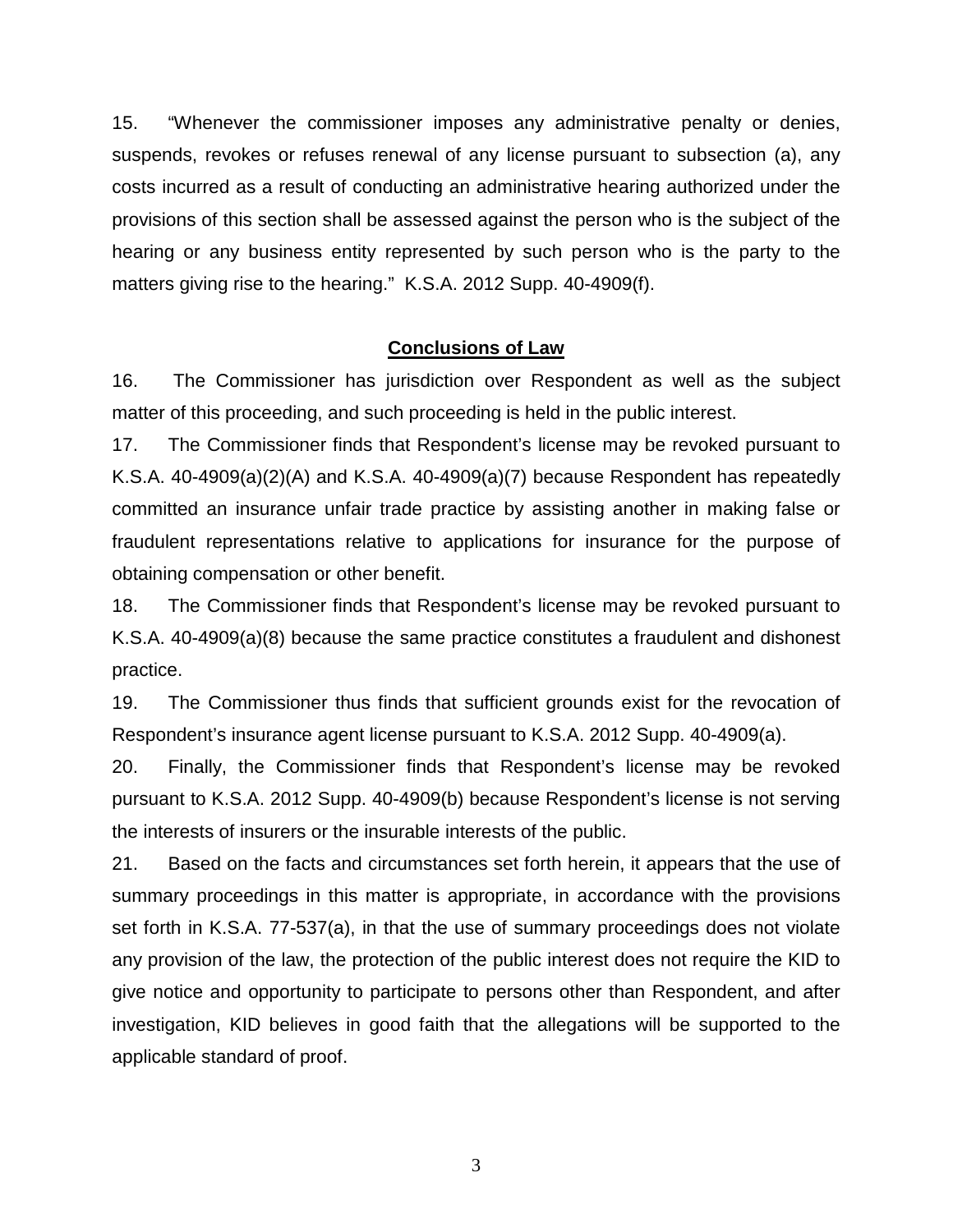## **Policy to be Served**

Before issuing an insurance agent license, the Commissioner must determine that the applicant is qualified and has not committed any act that would be grounds for denial, suspension, or revocation. K.S.A. 40-4905(b). Further, the Commissioner may revoke any license issued under the Insurance Agents Licensing Act if the Commissioner finds that the interests of the insurer or the insurable interests of the public are not properly served under the license. The following action is appropriate to promote the security and integrity of the insurance business and protect insurance consumers by licensing, or continuing to license, persons or entities to sell, solicit, or negotiate insurance in the State of Kansas only if their conduct indicates they are both qualified and trustworthy.

**THE COMMISSIONER OF INSURANCE THEREFORE ORDERS** that the Kansas nonresident insurance agent's license of **FAREED KHOWAJA** is hereby **REVOKED** and **FAREED KHOWAJA** shall **CEASE and DESIST** from the sale, solicitation, or negotiation of insurance, doing any act toward the sale, solicitation, or negotiation of insurance, and/or receiving compensation deriving from the sale, solicitation, or negotiation of insurance in Kansas or on Kansas risks through business conducted on and after the effective date of this order.

**It is further ordered**, pursuant to KSA 77-415(b)(2)(A), that this order is designated by KID as precedent.

# **IT IS SO ORDERED THIS \_\_8th\_\_ DAY OF OCTOBER 2013, IN THE CITY OF TOPEKA, COUNTY OF SHAWNEE, STATE OF KANSAS.**



\_/s/ Sandy Praeger\_\_\_\_\_\_\_\_\_\_\_\_\_\_\_\_ Sandy Praeger Commissioner of Insurance

BY:

 $\_\mathsf{/S}/$  John Wine $\_\_$ John Wine General Counsel